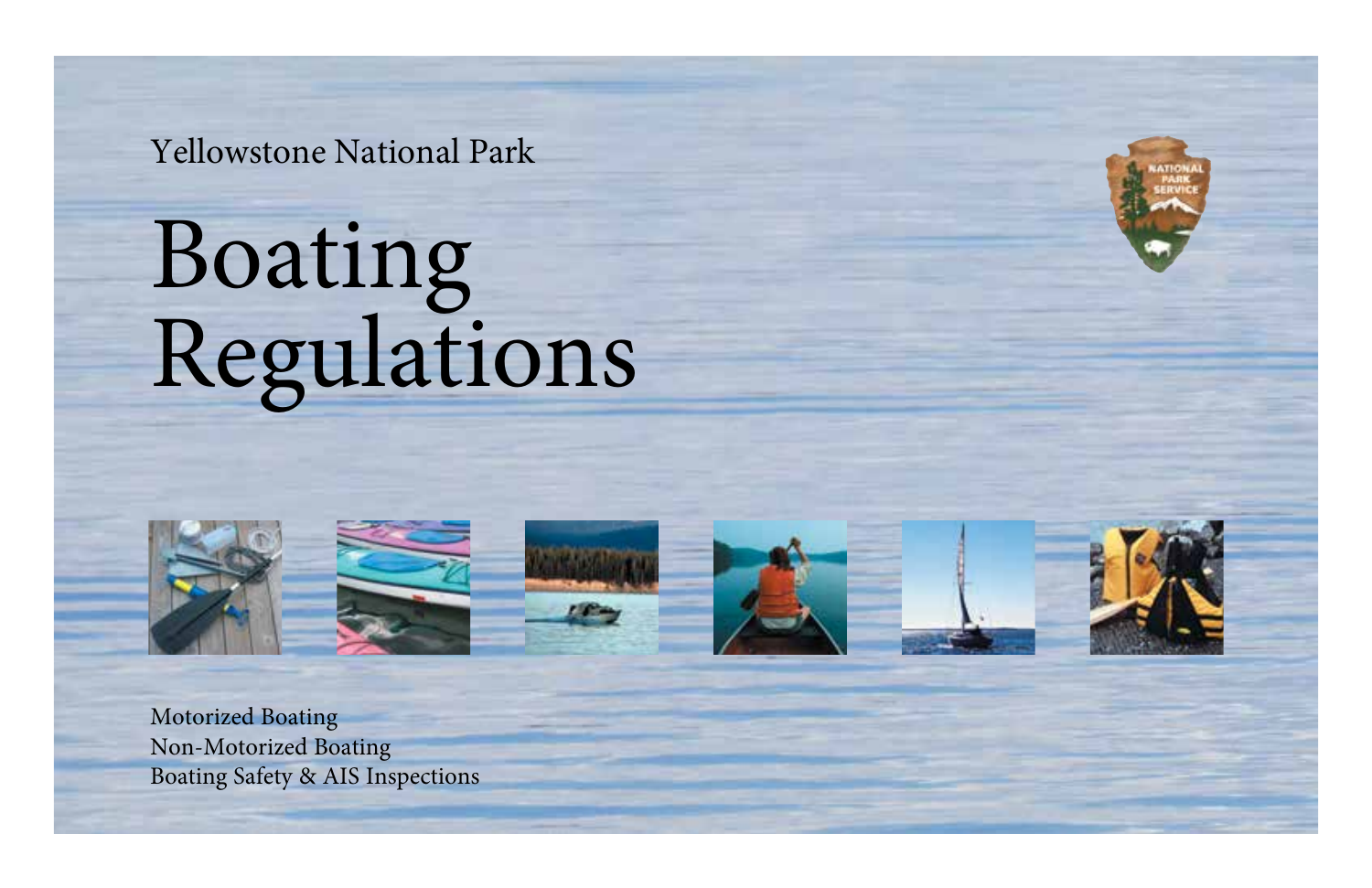All motorized watercraft must be registered in the state of principle use. Registration numbers must be displayed on your watercraft in accordance with US Coast Guard (USCG) regulations.

Additionally, all watercraft, including float tubes, must obtain a Yellowstone National Park Boat Permit. Motorized

**YELLOWSTONE** NATIONAL PARK **BOATPERMIT HISTORICA DI** 2014004

boat permits and non-motorized boat permits (including float tubes) are available in a 7-day denomination or as an annual permit. Contact the Backcountry Office for current pricing.

All boats, including float tubes, will need to be inspected for Aquatic Invasive Species (AIS). If the boat leaves Yellowstone after it has been inspected, the boat will need to be re-inspected before relaunching.

*Place the Boat Permit and AIS stickers on the port (left) side of the watercraft, approximately one foot forward of the stern (back). On a float tube or stand up paddle board, the permit may be attached directly to the float tube / board or attached via a metal wicket available from the issuing station.*

## *Where to Obtain Boat Permits and AIS Inspections*

*Motorized and Non-Motorized Boats:*  Bridge Bay Ranger Station, Grant Village Visitor Center's Backcountry Office, and Lewis Lake Ranger Station.

*Float Tubes:* In addition to the above noted locations, check the Park's [website](https://www.nps.gov/yell/planyourvisit/boating.htm) for other locations that can conduct float tube inspections.

Yellowstone National Park offers a variety of boating experiences. Boating in Yellowstone is a memorable experience and a great way to see a different part of the park, but boating in Yellowstone is not without its risks. This brochure has been prepared to assist you in planning ahead and preparing for your boating experience, to help you make your trip as safe as possible and to help you minimize your impact on resources so that Yellowstone can be enjoyed by future generations.

| Contents                             |    |
|--------------------------------------|----|
| <b>Boat Registration</b><br>& Permit | 1  |
| Required Equipment                   | 2  |
| Recommended<br>Equipment             | 4  |
| Prohibitions                         | 6  |
| Additional<br>Regulations            | 6  |
| <b>Boating Safety</b>                | 8  |
| <b>Invasive Species</b>              | 14 |
| Yellowstone Lake                     | 15 |
| Lewis Lake &<br>Shoshone Lake        | 19 |
|                                      |    |

1



# Boat Registration & Permit

#### *When permitted*

Boating is allowed from the Saturday before Memorial Day through the October 31st.

## *Where permitted*

Motorized boats are allowed only on Lewis Lake and Yellowstone Lake. Boat launches are located at Bridge Bay Marina and Grant Village on Yellowstone Lake and on the south end of Lewis Lake near the Lewis Lake Campground.

Canoes, kayaks, paddle boards and other non-motorized boats are permitted on all park lakes except Sylvan Lake, Eleanor Lake, Twin Lakes, and Beach Springs Lagoon. All park rivers are closed to boating except for the section of the Lewis River between Lewis Lake and Shoshone Lake, where only non-motorized boating is permitted. Shoshone Float tubes are considered non-motorized boats and subject to the same regulations.

Water-skiing, jet skis and related activities are not allowed on any park waters.

Non-motorized boats only Motorized boating zones

*<u>ANGELINE</u>* 

**Mammoth**

**Bridge Bay Marina Grant**

**Norris**

**West Yellowstone**

**Old Faithful**



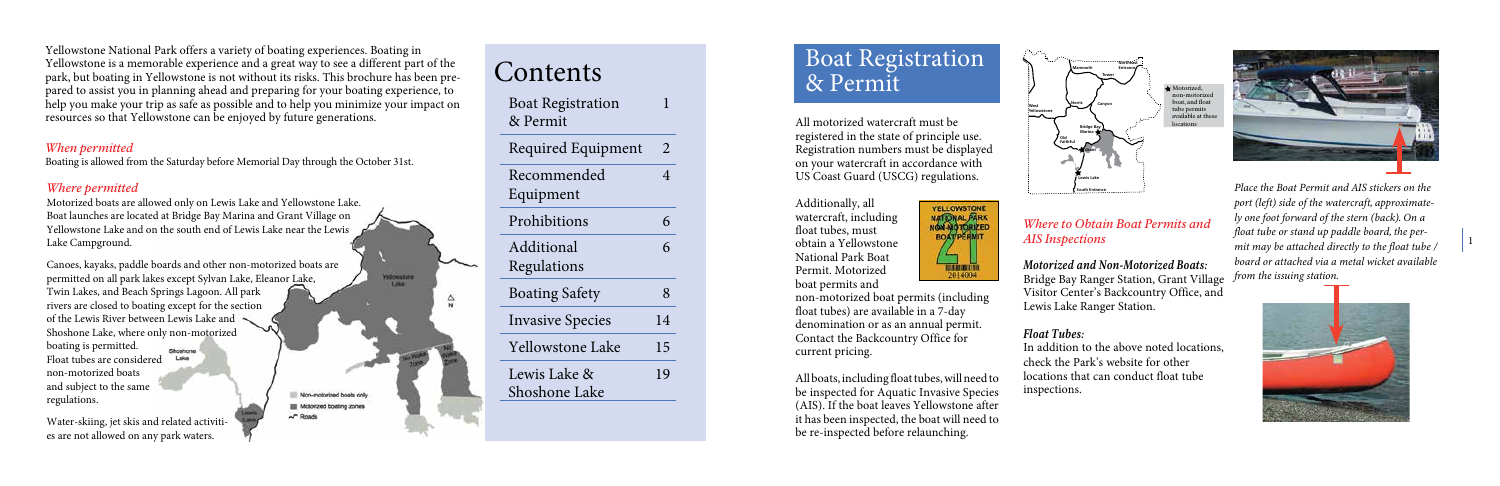$\sqrt{\frac{2}{\pi}}$ Sound Producing Device – A sound device is required for all boats to signal your position in reduced visibility and for navigation to signal your intentions to other vessels. The human voice is not acceptable under USCG regulations. An air horn or whistle is recommended.

 $\checkmark$  Required Lights – Running lights / navigational lights are required to be displayed at night and when in or near areas of reduced visibility. When underway from sunset to sunrise, every motor boat shall carry and exhibit lights prescribed for the applicable class of motorboat by your state or the USCG. Anchored boats must exhibit a white anchor light except when anchored at designated anchor sites on Yellowstone Lake (5L8, 5L9, 7L5, 7L6, 7M1, 7M4, 7M5, 7F1 & 7F2). Non-motorized boats are required to 2 person on board Additionally be worn at all times when for buoyancy by making sure the PFD tor the applicable class of motorboat by ments, or permanent fuel tanks. Boats fire extinguishers and additionally be worn at all



 $\checkmark$  Flame Arrestors – Required only on inboard engines to prevent backfire. Not required for outboard motors. Unless the motor is very old, it should have been equipped with flame arrestors when manufactured.

 $\checkmark$  Fire Extinguishers – USCG approved fire extinguishers are required on boats with inboard engines, enclosed compartunder 26 feet must have one Class B-I fire extinguisher. Boats 26 feet and over must have one Class B-II fire extinguisher or two Class B-I fire extinguishers. Labels should read "Marine Type USCG" and specify class and size. Fire extinguishers should be inspected monthly to make sure they are in working order.

natural ventilation system is required for each compartment in a boat that: 1) contains a permanently installed gasoline engine; 2) has openings between it and a compartment that requires ventilation; 3) contains a permanently installed fuel tank and an electrical compartment.

 $\checkmark$  Ventilation – All boats built after August 1, 1980 which use gasoline for electrical generation, mechanical power or propulsion are required to be equipped with a ventilation system. A

have a light (headlamp / flashlight for night paddling or during periods of reduced visibility.

neck or below the waist. Select a PFD based on your planned activities, and the water conditions you expect to encounter.

*Check the fit of the PFD –* Raise your arms over your head and have someone lift the PFD straight up from the shoulders. The PFD should stay in place. If the PFD comes off, or if the chest area of the PFD touches your nose, then the PFD is too big or loose and needs to be secured. If you cannot secure straps or zip the PFD, then it is too small. Also, test the PFD for buoyancy by making sure the PFD keeps your chin above water and you can breathe easily; if your mouth is not well above water get a new PFD with more buoyancy.

which could affect performance. PFD's made with KAPOC should be carefully inspected to insure that the flotation chambers have not ruptured. *• readily accessible.* Wearable PFD's must be readily accessible. You must be able to put them on in a reasonable amount of time in an emergency. Children 12 or younger must wear a USCG approved Type I, II, or III PFD when aboard a vessel which is underway, except while

inside an enclosed cabin. Though not required for ages 13 and older, a PFD should be worn at all times when the vessel is underway.In a true emergency you may not have time to locate and properly put on a PFD. A wearable PFD can save your life, but only if you wear it. Sailboarders (Windsurfers) must wear a USCG approved Type I, II, or III or V PFD. Type V PFDs must be worn at all times.

*• an appropriate size for the intended user.* A properly sized PFD fits comfortably snug and does not come above the

Wdiliti

# Required<br>Equipment

In addition to obtaining a Yellowstone Boat Permit you must have the following checked  $(\checkmark)$  items as required by the U.S. Coast Guard (USCG):

#### $\checkmark$  Personal Flotation Device (PFD) –

All vessels must have a US Coast Guard approved, wearable PFD (Type I, II, III, or V) for each person on board. Additionally, boats 16 feet and longer (except kayaks /canoes) are required to have at least one immediately accessible throwable (type IV) PFD. Look on the tag of the PFD to determine type and if it is USCG approved.

#### *Each PFD must be:*

*• in good condition.* Insure that all zippers, straps and buckles are in working order and can be fastened securely. The PFD must be free from holes or tears

Class B fire extinguishers are designed to extinguish flammable liquids such as gasoline, and propane.

A PFD can save your life but only if you wear it.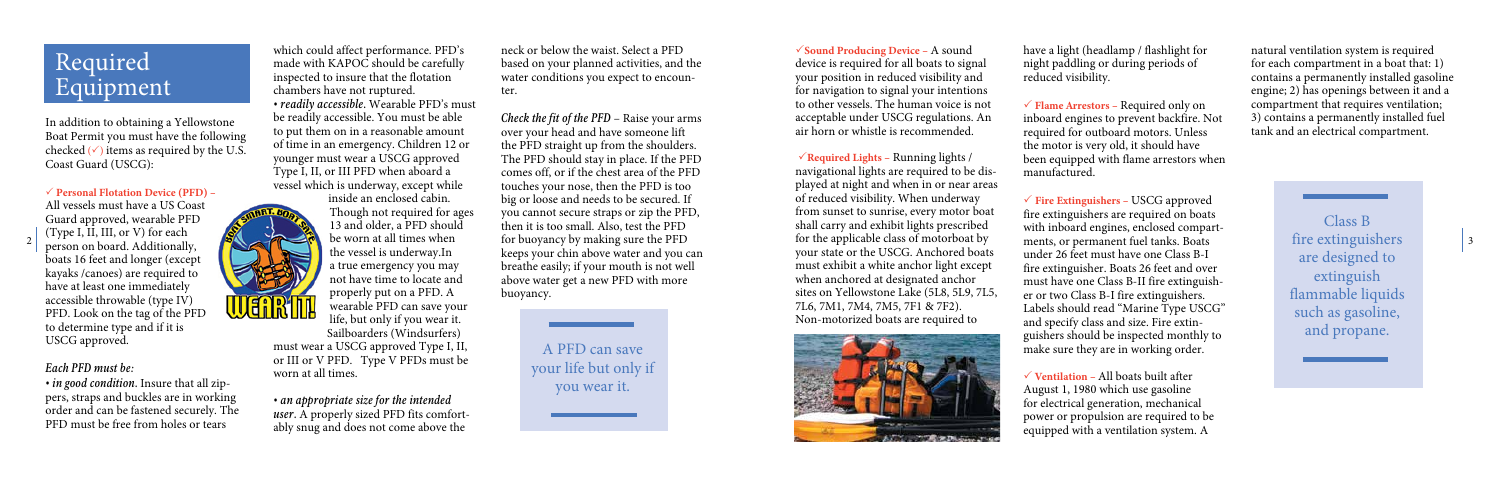3 years, be sure to check the expiration date.

#### *VHF Marine Band Radio and/or Cell Phone*

*–* A VHF marine band radio is useful for receiving storm warnings and in an emergency for contacting other boats, NPS boat patrol, or the Bridge Bay

Marina. You can contact the Bridge Bay Marina and Ranger station on marine band channel 16. Calling 911 on a cell phone may also be helpful in an emergency situation. However, cell phones and marine band radios have limited range and are affected by topography and may not work

everywhere, especially in the arms of Yellowstone Lake.



*Waste Receptacle –* All vessels should have a waste receptacle aboard. Dispose of trash in garbage cans or dumpsters at launch locations. Do not put trash into pit toilets. Draining, dumping, or discharging wastes or refuse, including human waste, into the waters from any vessel is prohibited.



*Compass/GPS unit, maps –* Carry navigational devices and know how to use

them.

*Survival gear in dry bags –* even if you are only on a day trip, having a blanket or sleeping bag, fire starter and matches stored in a dry bag could be life saving if, in an emergency, you capsize and / or

have to spend the night out.

## *Additional equipment for paddlers:*

*Wet Suit or Paddling Jacket –* can help Yellowstone's cold waters. They must be appropriate for the water and air temperatures you will encounter. As a general rule, if air and water temperatures are less than 120° F. then you should wear cold weather exposure gear (wet suit,

of hypothermia if you capsize in foul weather gear, etc).

*Paddle Float –* indispensable for kayaks to assist in solo reentry of the vessel in

case of capsize.

*Oars/paddles –* Motor boats should be equipped with oars or paddles for emergency propulsion. Canoes/kayaks should carry a backup paddle in case a primary paddle is lost or broken.

*Bailing device –* All vessels should carry a suitable manual bailing device such as a bucket/milk jug or hand pump. Even if the boat has a bilge pump or automatic bailing device, a manual backup device





could be vital if these devices don't work. For canoes and kayaks, a bailing device is indispensable in the event of capsizing or if your boat is taking on water.

*Anchor/line –* An anchor and line attached to the bow can be used to keep a boat stationary and to keep it from blow-

ing from or into shore. An anchor which can be set is required for boats anchoring overnight. To properly anchor your boat we recommend at least 210 feet of line enough for a 7:1 scope in 30 feet of water.

*Visual Distress Signals –*We recommend you carry a variety of devices such as flares, smoke signal, or electric distress signal suitable for both day and night use to signal your position in the event of an emergency. As most devices expire after

# Recommended Equipment



*Throw Rope –* useful to reach capsized boaters.

*Waterproof Gear Bags/Flotation Bags –* Waterproof gear bags increase flotation and keep clothing and gear dry. Plastic garbage bags may help keep equipment dry, but are not suitable for flotation.

*Inspections –* Any park ranger may at any time stop or board any vessel to examine for Aquatic Invasive species, documents, licenses, and /or permits relating to the operation of the vessel and to inspect such vessels to determine compliance with park regulations including boat safety, backcountry permits and fishing regulations.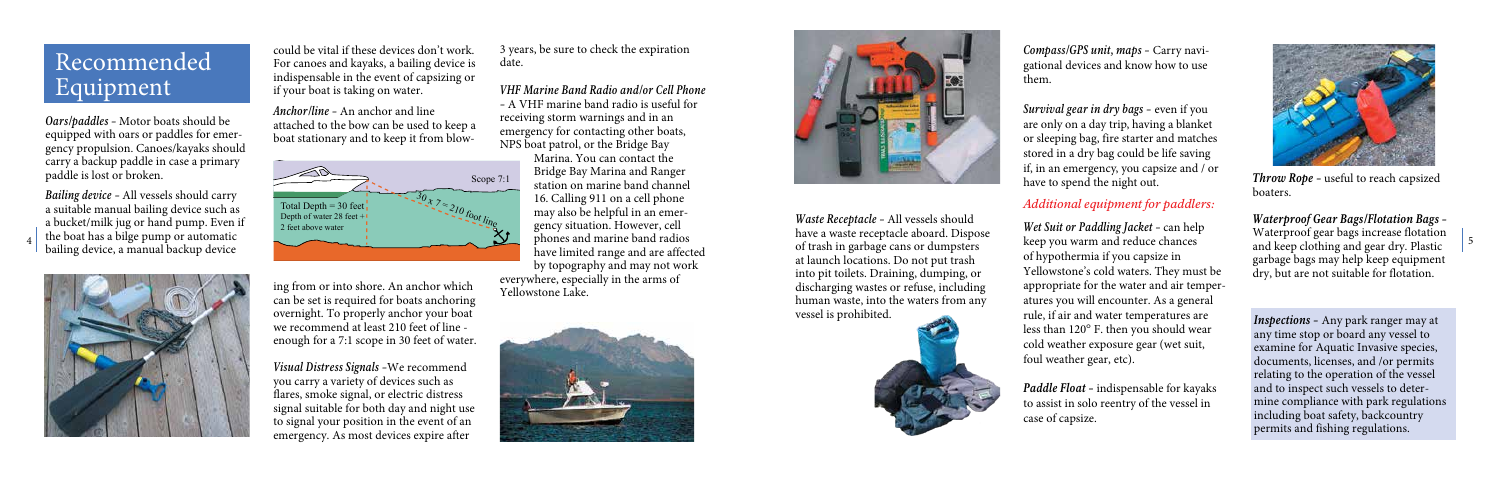## *The following are prohibited in Yellowstone National Park:*

- Private vessels which exceed 40 feet in length.
- Watercraft equipped with sealed internal ballast tanks.
- Operating a vessel that exceeds a noise level of 82 decibels measured at a distance of 85 feet from the vessel.
- firearms, traps, or chain saws.
- Jet skis, personal watercraft, airboats, submersibles and similar vessels.
- Towing water skiers, wakeboards, parasails or performing similar activities.
- Overnight anchoring or beaching of boats without a backcountry permit.
- Draining, dumping, or discharging wastes or refuse, including human waste, into the waters from any vessel.
- Operating a vessel in excess of 45 mph.
- Operating a vessel while under the

influence of alcohol, intoxicants or drugs.

- Failing to observe restrictions established by a regulatory marker.
- Operating a vessel in excess of 5 mph (approximately 1,000 - 1,100 RPMs) within marinas, boat launch areas, and the arms of Yellowstone Lake or within 100 feet of a swimmer or diver's marker.
- Operating a vessel in a reckless or negligent manner, or in a manner which endangers or is likely to endanger any other person or property.
- Operating a motorized vessel while any person is riding on the gunwales, transom, or on the decking over the bow, except when the vessel is being maneuvered for anchoring, mooring or casting off moorings.
- Operating in any commercial capacity within the park, unless written authorization has been granted by the Superintendent.
- Using trailers to launch or recover vessels at a site other than a designated boat launch ramp.
- Overloading a boat.

# Prohibitions

*Operator age –* You must be at least 16 years of age to operate a power-driven vessel unsupervised. People age 12-15 may operate a power-driven vessel under direct supervision of an adult age 18 or older.

*Pets –* Pets are allowed on motor boats when traveling on Yellowstone Lake and Lewis Lake, but must be of appropriate size for the size of the boat. Pets are not allowed on boats for overnight trips or on shore except at boat launch areas.

• Weapons, other than legally permitted 6 7 *Food Storage –* Whether picnicking, camping onshore at a designated campsite, or leaving your boat unattended to fish or day-hike, you must follow proper backcountry food storage regulations to minimize the opportunity for bears and other wildlife to obtain human food. All food and odorous items must be properly hung or secured in an approved bear resistant food container. Do not leave food in the open or in a cooler on your boat at any time when no one is in direct attendance. All backcountry campsites have a food pole or metal storage box. Items which are hung must be at least 10 feet off the ground and 4 feet from the tree trunk. You will need a minimum of 35 feet of rope or more if you have multiple containers and / or coolers. If your boat is self-contained and you are staying on your boat at one of

*Generators –* Generators may not be brought ashore. Self-contained motor boats staying overnight at a backcountry campsite should obey quiet hours and not operate generators or boat motors between the hours of 8 p.m. and 8 a.m.

*Fishing Permit Required –* Yellowstone National Park Fishing Permits are required and are available at backcoun-

# Additional Regulations



*Food stored properly on a food pole*

try offices, visitor centers, Yellowstone General Stores, local businesses in the outlying communities, and online at www.recreation.gov. Refer to park fishing regulations for details and make sure you understand creel limits, tackle restrictions, and proper fish cleaning methods in bear country.



*Backcountry Permit –* Camping or sleeping on your boat requires a backcountry permit and is allowed only at designated sites and anchorages. Backcountry permits for parties travelling by boat may be obtained at the following locations:

- Snake River Ranger Station
- Grant Village Backcountry Office
- Bridge Bay Ranger Station

For more information about picking up backcountry permits and making advanced reservations please reference the [Camp in the Backcountry page](https://www.nps.gov/yell/planyourvisit/backcountryhiking.htm) on our

website.

the anchor or dock sites, then you must securely store your food below deck.

*Disabled vessels -*Visitors are required to notify park rangers of sunken, grounded or disabled vessels.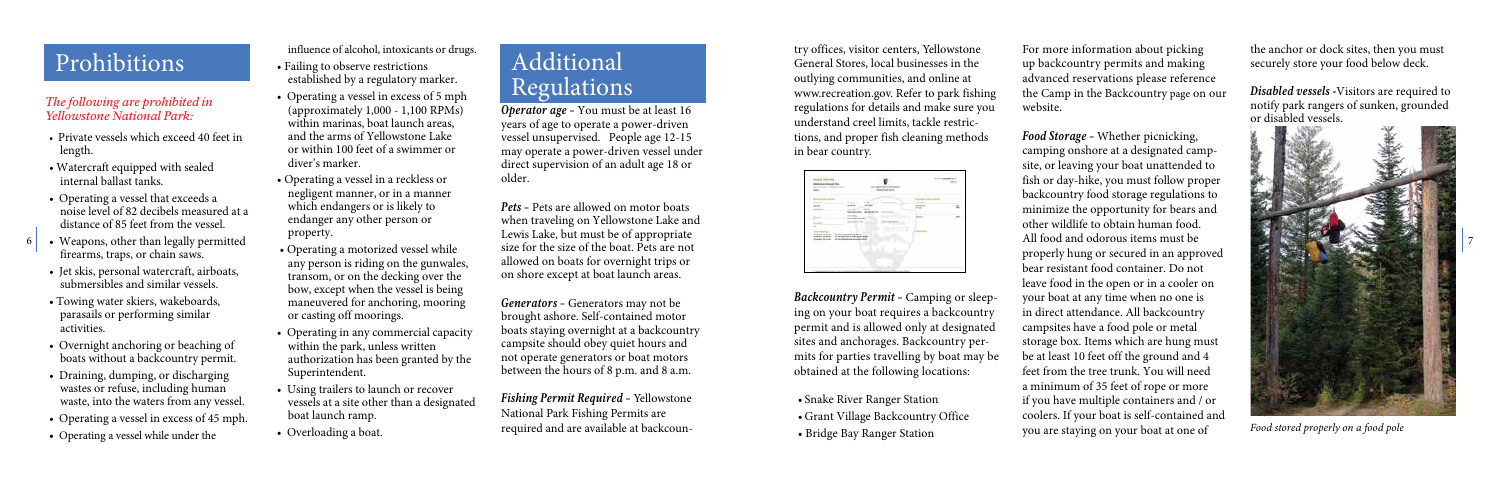*An improperly loaded and unbalanced canoe.* 

or Capacity Plate found on all boats except sailboats, canoes, kayaks, and inflatables. Too many people and /or too much gear will cause the boat to become unstable. Always balance the load so that the boat maintains proper trim. Here are some things to remember when loading your boat:

- Distribute the load evenly fore and aft and from side to side.
- Keep the load low.
- Keep passengers seated (do not stand up in a small boat).
- Properly load gear to prevent shifting. In a canoe, improperly packed and fastened gear may contribute to sinking in case of capsize, but properly packed (using dry bags) and fastened gear may aid in flotation.

#### *Navigation, Rules of the Waterways*

The Statutory Rules of the Road enacted by Congress to prevent collision of ves sels must be followed by all operators. Keep to the right when approaching another boat head-on or nearly so. Keep to the right in channels when safe and

hazards are marked with a Danger, Stay Away Buoy, but buoys may not always be in place particularly early or late in the season. Watch for shallow spots anytime you are traveling close to shore. Stay alert for floating hazards, such as large logs, and report them to a ranger if possible.



practicable. Motorized boats shall keep clear of non-motorized boats. Yield right-of-way to ves sels you overtake or pass and vessels on your right side in crossing.

#### *Submerged Hazards*

You are operationally and legally respon sible for your safety and the safety of your passengers. Don't take your safety for granted and don't count on some one else to save you. Many recreational boaters assume they are safe because they're in small boats, in shallow water, or because they're good swimmers. Regardless of your level of experience – 8 know your limits. Over 50 people have lost their lives on Yellowstone Lake, Lewis Lake and Shoshone Lake. Most of these deaths were preventable and are primarily a result of having improperly or overloaded boats, traveling far from

shore, not wearing life jackets, not travel ing with other group members, not being able to self-rescue, and making openwater crossings in windy weather.

#### *Cold Water Survival*

Yellowstone's lakes are high elevation, cold lakes. Water temperatures range from the mid-30's in June to only the

on dry clothing, wear a hat, or get into a sleeping bag.

Combat hypothermia by being pre pared and planning ahead – wear your PFD and avoid conditions which could swamp or capsize your boat. Travel close to shore. Practice and be prepared for self-rescue. Wear clothing appropriate for the conditions.

#### *Accidents & Reports*

Any vessel operator involved in an incident that results in property dam age, injury, or death to any person or property must report the incident to a park ranger as soon as possible, or within 24 hours.

Known hazards on Yellowstone Lake and Lewis Lake are identified on the maps on pages 17 and 21. On the lakes, *Hazard Buoy*





#### *Carrying Capacity / Overloading*

Overloaded boats are dangerous and illegal. While underway, no vessel shall carry more than a safe capacity of persons and /or total weight, taking into consideration water and weather conditions, hull configuration, and intended use. Do not exceed the load limits as listed on the "U.S. Coast Guard Maximum Capacities" information label

low 60's (degrees Fahrenheit) in August. Even when the water temperature in Yellowstone's lakes is at its highest, your survival time, if immersed, is limited.

Sudden immersion in cold water can induce rapid, uncontrolled breathing, cardiac arrest, and other physical body conditions, which can result in drown ing. Always wearing a PFD will help you survive in rapid immersion situations.

#### *Hypothermia*

Hypothermia is the abnormal lower ing of internal body temperature. Immersion in water speeds the loss of body heat and can lead to hypothermia. After 5 to 10 minutes in cold water, your core body temperature drops, the brain becomes confused and disoriented, and your arms and legs become numb. Eventually, if you are unable to get out of the water you will lose consciousness and could die.

Getting out of the water is only the first step. It is important to get to shore and promptly remove all wet clothing (espe cially cotton) and rewarm your body. Put 9

# Boating Safety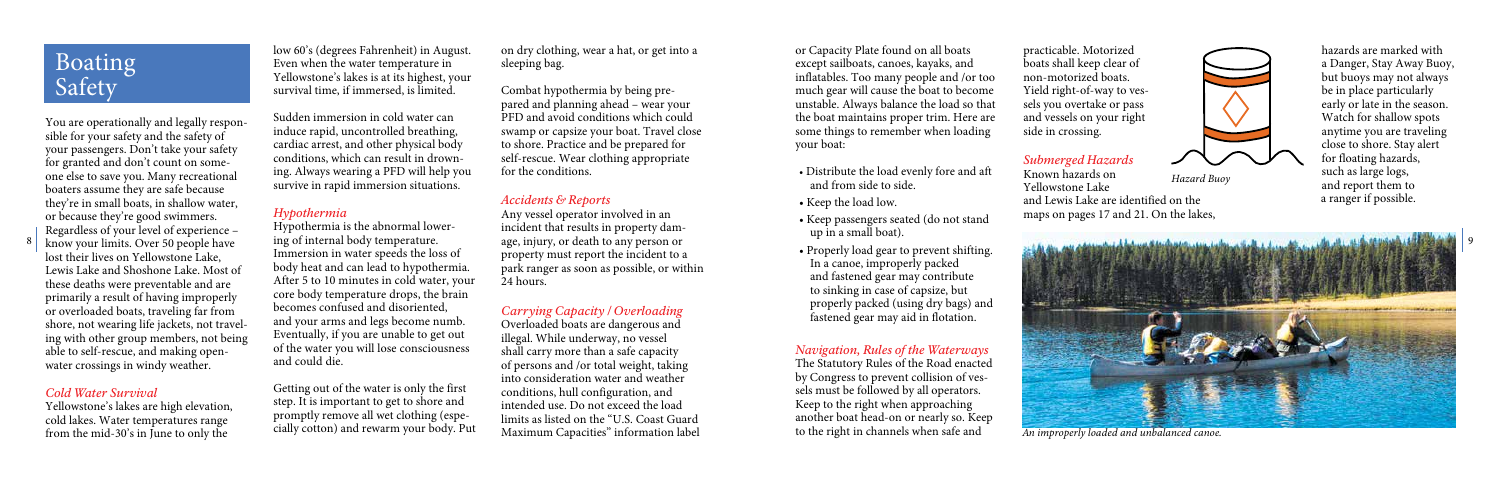### *There are several signs which may indicate approaching weather changes:*

- Weather changes usually come from the west and southwest.
- Watch for cloud build up, especially rapid vertically rising clouds.
- Watch for sudden drops in temperature and changes in wind direction or speed.
- Continue to look for oncoming storms throughout the day.



#### *Wind & Weather*

Weather in Yellowstone can be unpredictable and can change rapidly. Check the local weather forecast before leaving the dock. NOAA weather radios can receive National Weather Service broadcasts of weather information specific to Yellowstone at frequency 162.450 MHz. Bridge Bay Marina will issue weather advisories and warnings over VHF marine band radio, but you should continually keep a "weather eye" to the sky looking for potential changes in the weather. *Please consider these strategies for* 

- Travel close to shore and in areas protected from wind.
- Carefully plan itineraries to minimize or avoid open water crossings.
- Avoid open water crossings if you lack the ability to perform a self-rescue or team-rescue.
- Make open water crossings when it's calm, do so quickly, and don't stop.
- Pay attention to the wind direction and where it's pushing you.
- Wait out windy conditions don't





In Yellowstone, even most sunny summer days will have afternoon winds, typically out of the southwest and it is not uncommon for thunderstorms with strong winds, high waves, and lightning to approach without warning. Waves of 3 to 4 feet are common on Yellowstone Lake, Lewis Lake and Shoshone Lake. The biggest safety threat of wind is in swamping or capsizing your boat and encountering a situation which could lead to hypothermia and drowning. Your best chances of avoiding rough water are to boat early or late in the day. Even so, you may still encounter large waves and dangerous conditions.

risk your safety or the safety of your group.

- Use a big enough boat for your activity. Deep v-hull designs handle the best in rough water.
- Don't overload your boat with people or gear.
- Place at least one experienced paddler in each boat and consider practicing capsize recovery techniques with all party members prior to your trip.
- Travel as a group stay within audible range of other party members.

#### *What to do in severe weather and high waves:*

- Non-power boats should always travel close to shore and get out of the water. Be prepared to wait out storms on shore in a safe place.
- Power boats, if possible, should head for the nearest shore that is safe to approach.
- Reduce speed, but keep just enough power to maintain headway.
- Put on PFDs if you're not already wearing them.
- Turn on running lights.
- Head bow of boat into the waves at about a 45-degree angle.
- Keep bilges free of water.
- Seat passengers on bottom of boat near center line.
- emergency.
- 



• If your engine fails, trail a sea anchor on a line from the bow to keep the boat headed into the waves. A bucket will work as a sea anchor in an

• Anchor the boat if necessary.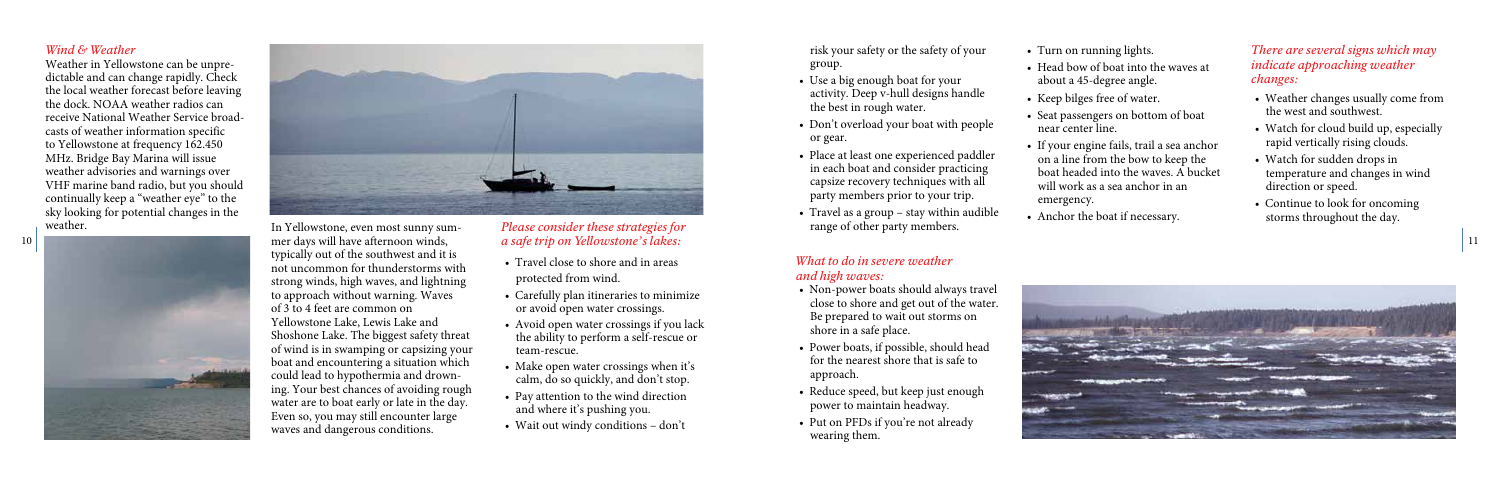#### *Carbon Monoxide Hazards*

Carbon Monoxide can be a "silent killer" on recreational vessels. Each year, boaters are injured or killed by carbon monoxide. Virtually all of the poisonings are preventable. Carbon monoxide is a by-product of combustion of carbon based material such as gasoline, propane, charcoal, or wood. Common sources aboard boats include main and auxiliary engines, generators, cooking ranges, space heaters, and water heaters. Cold and poorly tuned engines produce more carbon monoxide than warm properly tuned engines.

Carbon monoxide can collect within a boat in a variety of ways. Exhaust leaks (the leading cause of death by carbon monoxide) can allow carbon monoxide to spread throughout the boat and into enclosed areas. Even properly vented exhaust can re-enter a boat if it's moored too close to a dock or another boat, or if the exhaust is pushed back by prevailing winds. Exhaust can re-enter boats when cruising under certain conditions especially with canvas in place. Exhaust can also collect in enclosed spaces near the stern swim platform.

• Do not confuse carbon monoxide poisoning with seasickness or intoxication. If someone on board complains of irritated eyes, headaches, nausea, weakness or dizziness, immediately move the person to fresh air, investigate the cause and take corrective action. Seek medical not a contract the contract of the contract of the contract of the contract of the contract of the contract of the contract of the contract of the contract of the contract of the contract of the contract of the contract of

• If your carbon monoxide detector alarm sounds, immediately open windows and doors for ventilation and move people into fresh air. Seek medical attention if necessary. Turn off engines, generators, and any fuel burning appliances. Don't ignore the alarm, investigate the source of the problem and seek qualified help in fixing the problem.

## *What To Do To Stay Safe?*

• Schedule regular engine and exhaust system maintenance inspections by experienced and trained mechanics.

• Keep people clear of the boat's rear deck area and swim platform while either the generator or engines are running. Always monitor the

- 
- Keep forward facing hatches open to allow fresh air circulation in accommodation spaces, even in inclement weather.
- swimming area.
- attention, if necessary.
- properly.

• Install a carbon monoxide detector in each accommodation space on your boat. Check the detectors periodically to be sure they are functioning

#### *Self Rescue*

The first step of self-rescue is prevention. Avoid the need for a rescue in the first place. Stay within your abilities and plan and practice self rescue before leaving for your trip. Don't wait until you need to self-rescue to try one and don't count on someone else to save

you. If you tip over far from shore, you'll need to get back into your boat and bail out any 12 water. Having help from others is much easier than getting in by yourself. Prudent paddlers always travel in groups,

but because boaters can become separated by wind, waves or weather, selfrescue must be practiced. A variety of techniques exist to re-enter kayaks and canoes, but they need to be practiced before you embark on a trip.

is lost from the head. Crawl onto the overturned boat if possible. If not, assume the Heat Escape Lessening Posture (H.E.L.P.) position or the Huddle Position if with others.

*Alcohol*

Alcohol is the number one contributor to boating-related accidents and deaths. Do not consume alcohol while boating. Boating under the influence is illegal.

### *If you fall overboard or capsize and are unable to re-enter your boat:*



- Keep your PFD on and remain calm
- Do not waste energy by thrashing about or trying to remove clothing or footwear. This leads to exhaustion and increases the loss of air that keeps you afloat. If you are

close to shore you may be able to float on your back and paddle slowly to safety, but do not swim unless you are very close to shore and can do so quickly. Swimming pumps blood away from

the core of your body and into your extremities which can shorten your survival time.

• Minimize heat loss. If possible, cover your head and button clothing. Keep your head out of water and get as much of your body out of the water

*Huddle Position*



*If you could see carbon monoxide accumulating around your boat it, might look like this.*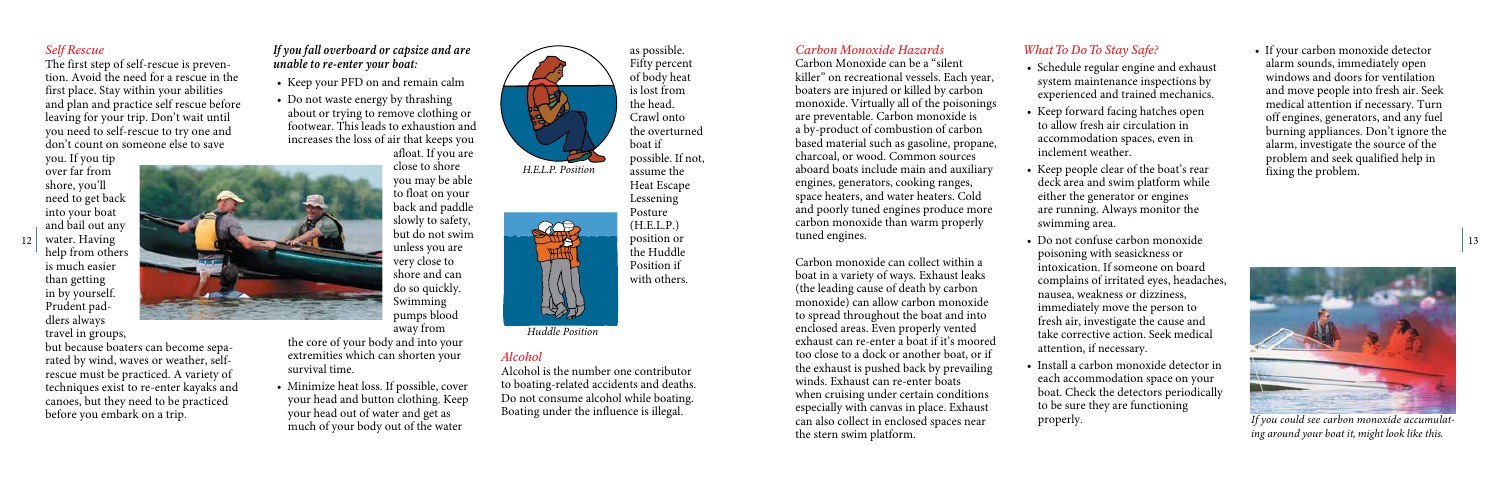Yellowstone Lake is the largest fresh water lake above 7,000 feet in the United States, and the second largest above 7,000 feet in the world. Its 136 square miles with 110 miles of shoreline provide an exceptional backcountry experience for motorized and non-motorized boaters.

Boat ramps are located at Bridge Bay Marina and Grant Village. Only boats which can be carried (canoes/kayaks) may launch from Sedge Bay along the northeastern shore of Yellowstone Lake. Boats which can be carried may also launch from the parking area along Gull Point Drive for day trips only. The Bridge Bay Marina and Grant Village Launch Ramp Lagoon are No Wake Zones. At Bridge Bay Marina, there are separate parking areas for day-users and overnight users. Please consult with the rangers at Bridge Bay for more information. Sailboats may use the boat ramps at Bridge Bay Marina and Grant Village. 14 food webs, negatively affecting sport fish How you can help - Prevent further in the sum for at least five dure of the direct of the discussion of the country of the Bridge. Only boats the Bridge Bay Marina rangers with

#### *Launch Locations*

#### *South, Southeast, & Flat Mountain Arm Regulations*

To maintain the wilderness character of the South, Southeast, and Flat Mountain Arms of Yellowstone Lake, travel restrictions have been enacted. Motorized craft are restricted to a wakeless (5 mph) speed south of the mouths of the South and Southeast Arms. The lower sections of the South, Southeast and Flat Mountain

Arms are designated as Non-Motor Zones. Only boats without motors or boats which are designed to be hand propelled (sailed, rowed, or paddled) with motors disabled may travel in the Non-Motor Zone. Disabled means that the motor propeller has been lifted out of the water and / or removed from the transom. From mid-June to

October, buoys are installed marking the 5 mph and Non-Motor Zones. It is your responsibility to know where these zones begin and end even when buoys are not installed.

To access the main body of Yellowstone Lake from the Bridge Bay Marina, boaters must travel under a bridge where the road crosses the inlet to the marina bay. A sailboat with raised mast cannot make it under this bridge. Sailboats must navigate under the bridge with the mast down and step the mast while on the water. Once a sailboat has progressed under the bridge, there is a beach in a no wake zone that we recommend you

Often so small they are difficult to see, aquatic invasive species are transported or "hitchhike" from one lake or stream to another within the water of a boat bilge or livewell, in mud and sand, and on plant fragments attached to boats, fishing equipment, or clothing. Invasive Species aguatic invasive species are transported trailers, fishing equipment, clothing Yellowstone Lake

circumstances. Please check with



use to step the mast. A retractable keel is helpful under these the Bridge Bay Marina rangers for current water levels, and further details on how to safely get under way from Bridge Bay Marina.

The boat ramp at Grant Village has no overhead obstructions and is generally steep enough that a sailboat with a keel of average depth can be launched with no problems. However, if lake levels are very low, a boat with a non-retractable keel may encounter some difficulty.

#### *Aquatic Invasive Species Threaten Yellowstone Waters –*

Yellowstone's world class fisheries are threatened by the introduction of aquatic invasive species. AIS and nonnative organisms are a major threat to aquatic resources, wildlife, visitor recreation, and infrastructure. Once established, AIS can cause irreparable harm and species extinction. AIS can drastically alter habitats and

and food resources for native wildlife. There are few effective or inexpensive means of controlling AIS and eradication is usually impossible.

Currently at least eight aquatic invasive species already exist in Yellowstone's waters: New Zealand mud snail, redrimmed melania, five nonnative fish, and whirling disease. The quagga mussel and Eurasian watermilfoil are two other aquatic invasive species that are quickly approaching the park and there are many others now in North America.

vegetation or debris from boats, trailers, fishing equipment, clothing and footwear before moving among different bodies of water. As of 2018 felt soled waders and boots are not permitted in Yellowstone.

- Be sure to drain livewells prior to moving to a new lake or stream, and only clean fish in the same body of water in which they were caught. Do not move or dump water or organisms from one body of water into any other body of water.
- Drying your boat and other equipment in the sun for at least five days after cleaning is also helpful since some species cannot survive out of water.



*See page one for boat permit and aquatic invasive species inspection locations.*

*Prior to being issued a boat permit and launching into any of Yellowstone's waters all watercrafts are required to be inspected for Aquatic Invasive Species.*

*How you can help –* Prevent further spread of these invaders by making sure all equipment is clean and free of destructive aquatic invasive species prior to entering the park and when moving from one lake or stream to another:

- Prior to entering the park, clean your boat with high pressure hot water (120-140 degrees F), including the bilge and livewell areas, and flush your engine cooling system. Leave drain plugs out during transport.
- Thoroughly clean any mud,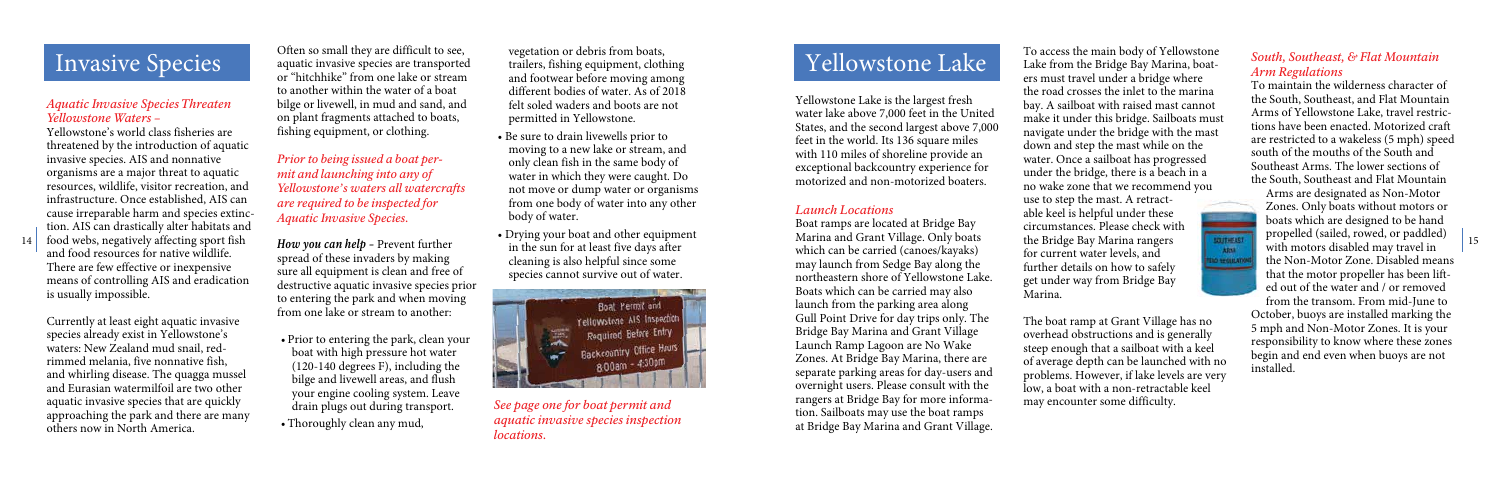#### *Restricted landing and travel areas on Yellowstone Lake*

Landing vessels within 25 feet of any geothermal area and on the shore line of Yellowstone Lake between Little Thumb Creek and the south end of the West Thumb geothermal area is prohibited.

The tributaries of Yellowstone Lake, including north of the outlet toward Fishing Bridge, are closed to boating.

*Frank Island –* the entire island, except for the immediate dock area (southeast ern finger), is closed to public use from May 15 until August 15 to protect nest ing birds. There is a picnic area along the southeastern finger of Frank Island which is open to landing, and has a dock, outhouse, fire grates, & picnic tables. On-shore camping is prohibited, but

ly from the water along some sections of shoreline on Yellowstone Lake. Refer to the Backcountry Trip Planner and the list of campsites and their restrictions for detailed information.

Parties with backcountry permits which

Anchoring is prohibited in the Grant Village Launch Ramp lagoon, the Bridge Bay Marina, and in Bridge Bay within 300 yards from shore between the Lake Hotel and the entrance to the Bridge Bay Marina. 16

#### combine boating and backpacking may store their boat on land during the time they will be back packing provided that the boat is small enough to be completely removed from the water, is stored out of sight of trails, campsites and the lake, and that no food, trash, or odorous items are left in the boat. Caches are not allowed in the backcountry. With the exception, of boating equipment (boats,

paddles, PFD) all other items may not be left unaccompanied.

self-contained vessels may anchor offshore overnight with a valid backcountry permit.

*Stevenson Island –* the southern end of the island is closed to public use from May 15 until August 15 to protect nest ing birds. The northern end is open to day use, but there are no docks, fire

grates or tables.

#### *The Molly Islands –*

located in the Southeast Arm, the islands are a sensitive area for nesting birds and are closed to any landing. In addition, to minimize disturbance to the resident birds, boaters must travel no closer than 1/2 mile from the islands or no further than 100

yards from shore between campsites 6A1 and 6A2.

### *Beaching & Storing Boats*

Due to rocky shorelines and rough waves, boats must be removed complete -

The tributaries of Yellowstone Lake, including north of the outlet toward Fishing Bridge, are closed to boating.





- 
- **E** Special Restrictions (5 MPH and Non-motorized Zones)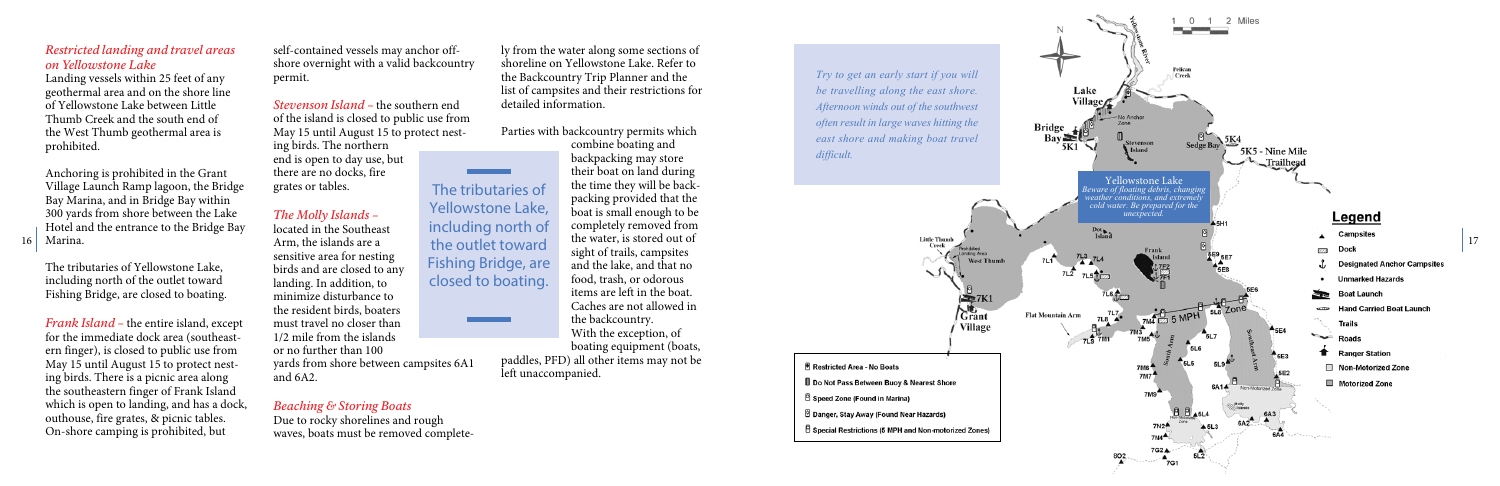Lewis Lake is the only location other than Yellowstone Lake where motorized boats may operate. Shoshone Lake is the largest backcountry lake in the contiguous United States and a magnificent wilderness resource. It has no road access and only hand-propelled boats may reach its waters.

#### *Launch Locations*

A boat ramp is located on the southeastern shore of Lewis Lake near the entrance to the campground. Non-motorized boaters are encouraged to launch from the boat ramp and travel along the more protected western shore. Non-motorized boats which can be hand carried may also be launched from a roadside pullout along the northeast shore, but the northeast shore launch location has very limited parking and is not recommended due to potentially dangerous rough water and high waves. At the Lewis Lake boat ramp, there are separate parking areas

travelling to Shoshone Lake must remove the motor from the boat and store it on shore upon entering the Lewis River Channel. For added security boaters may wish to use a chain and lock to secure

channel due to a swift current in the early season and shallow water later in the season. You will need to walk upstream wading in cold water through a rocky bottom stream, lining your boat behind. Having at least fifteen feet of rope makes this an easier task. In June and early-July, during spring run-off, expect extremely cold water temperatures and water depths of 3–4 feet. You may wish to consider wearing a wetsuit if you are planning a trip during the early season. By mid-July, run-off starts to subside and water temperatures slowly warm.

for day and overnight users. Please pay attention to the signs.

Motorized boating is allowed on Lewis Lake only. The non-motorized zone begins at the mouth/ southern end of the Lewis River Channel. Parties with motors on their boats who are their motor.

#### *Lewis River*

The Lewis River Channel between Lewis and Shoshone Lakes is approximately 3 miles long. Paddling upstream on the Lewis River Channel is not possible for about the northern most mile of the

#### *Shore Proximity*

Power boats larger than 16 feet must travel no closer than 1/4 mile from the shoreline of the South & Southeast Arms. For reference, the buoys marking the 5 mph zone and non-motorized zone are placed 1/4 mile from shore. Boats are permitted to be closer than 1/4 mile from shore only when accessing campsites and the shoreline to embark or debark or when they are stationary fishing from an anchored or moored boat.

Non-motorized boats and power boats under 16 feet are strongly recommended to stay within 1/4 mile of shore in the event that they need to get to shore quickly.

#### *Docks*

Docks are located at backcountry campsites 7L5/Wolf Point, 7L6/Eagle Bay, 7M4/Plover Point, and at the southeastern tip of Frank Island. If unoccupied, day users may tie up to the docks and use the picnic tables on shore. However, parties with backcountry permits have

and associated concentration of grizzly bears, there are a number of campsites in the arms of Yellowstone Lake which are closed and other campsites where travel away from the core camp or off of designated trails is not allowed prior to July 15.

Consult the Yellowstone Bear [Management Area Map on our website](https://www.nps.gov/maps/full.html?mapId=84cf3274-a362-4890-bb7a-bfa44fb214a0)  for a map of the Bear Management Areas and a list of detailed restrictions.

#### preference for use of these facilities. *Bear Management Area Restrictions*

Bear Management Areas have been established in Yellowstone National Park to reduce human related impacts on bears and provide areas where bears can pursue natural behavioral patterns free from human disturbance. Much of the shoreline of Yellowstone Lake falls within the boundaries of various Bear Management Areas.

Yellowstone Cutthroat Trout are a primary food source for many grizzly bears. In the spring, Yellowstone Cutthroat Trout spawn in the many tributary streams surrounding Yellowstone Lake. Because of the spawn



Lewis Lake & Shoshone Lake



*Pulling a canoe up the Lewis River Channel in late-July*

*Dock Site*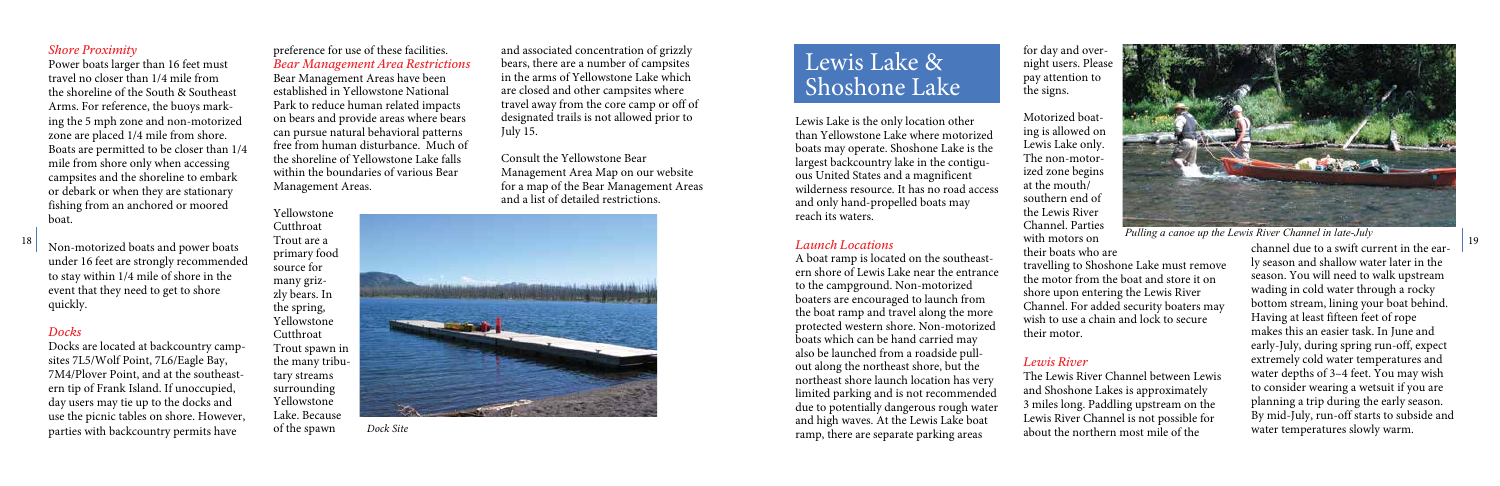#### *Shoshone Geyser Basin*

Boaters can access the geyser basin via the small bay in the northwest end of the lake where there is a landing area and a trail to the basin. Look for a large orange marker identifying the landing area. Do not leave food items unattended in your boat. A bear resistant food storage box is located at the landing area for you to store any food and odorous items while you visit the geyser basin. A trail leads from the landing area into the geyser basin. Foot travel in thermal areas must be confined to designated trails, off trail 20 travel is prohibited.

#### *Narrows*

The Narrows is the section in the middle of Shoshone Lake where the north and south shores are closest (approximately 1/2 mile). If you need to make an open water crossing you should evaluate conditions wisely and cross only at the Narrows.

We suggest you select a site on the southern shore of the lake for the first night of any overnight trip. Plan itineraries so that you make any open water crossings in the early morning before winds pick up (around 10 a.m.). Early mornings typically have the calmest weather on Shoshone Lake, however strong winds may occur at any time. Carefully evalu ate conditions and wait out storms and strong winds at a safe location on shore if needed.

Crossing between the north and south shore at places other than the Narrows is strongly discouraged due to the length of time you are exposed and far from shore.

itinerary takes you to the northeast cor ner of the lake, you should include in your plans time to travel between these locations via the Narrows and the more protected sections of shoreline.



Winds and waves on Shoshone Lake can develop suddenly at any time putting you in a dangerous situation if you are far from shore.

#### *East Shore*

The east shore of Shoshone Lake, at first appearance, may look like the easiest route between campsite 8S2, the northeast corner of the lake and the lake's outlet near campsite 8S1. However, most days, winds on Shoshone Lake come from the southwest causing the east shore to be pummeled by 2-3 foot or larger waves making paddling difficult if not impossible and dangerous. If your